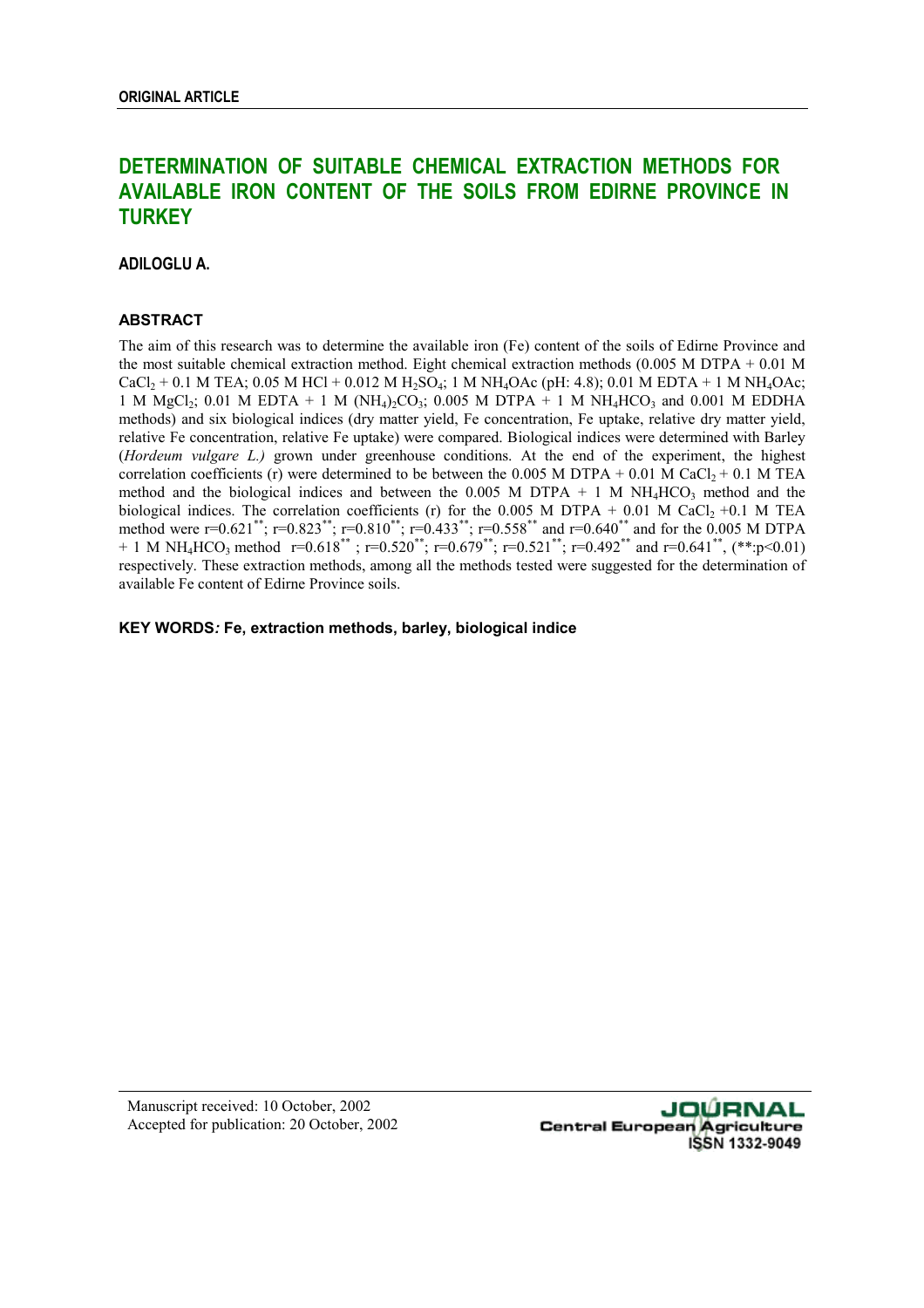# **INTRODUCTION**

Although required in very small amounts iron (Fe) is an essential nutrient and plays a major role in plant growth and development. The trend to more intensive crop production with higher yields and heavier use of nitrogen (N), phosphorus (P) and potassium (K) fertilizers increases the need for Fe and other trace elements in agriculture. Soil analyses are helpful in determining whether a soil can supply adequate amounts of Fe for optimal growth.

Fe deficiency is one of the most common trace element problems in the world nowadays. Fe deficiency is frequent in high pH, high lime, low organic matter content and sandy soils. ([19]). Available Fe is inadequate in about 26.87 % of turkey's soils ([9]).

Despite the fact that several Fe extraction methods have been developed none of them was suitable to be a standard method ([16]).

Lindsay and Norvell ([18]) and Norvell ([23]) suggested DTPA (pH: 7.3) method for the determination of available Fe content with regards to neutral and alkaline soils.

The 0.001 M EDDHA method was suggested for the determination of available Fe content in the USA, because this method has produced the highest correlation with biological indices ([13]).

Hatipoglu ([12]) has determined correlation coefficients (r) between eleven extraction methods and biological indices to find out about the available Fe content of the soils from Central South Anatolia. The highest correlation coefficient (r) determined was between 0.001 M EDDHA method and biological indices.

Fe deficiency is a major plant nutrition problem in Edirne region ([9]). In this research, suitable method for the determination of available Fe content of the soils of this region was investigated.

## **MATERIALS AND METHODS**

Soil samples were taken at 0- 20 cm depth from 25 different cultivated soils in Edirne ([15]). Soil pH  $(32)$ , lime  $(17)$ , CEC  $(31)$  and texture  $(10)$ were determined for each sample.

Some physical and chemical properties of the soil samples are given in Table 1. The pH values of soil samples ranged from  $6.29$  to  $7.94$ ; CaCO<sub>3</sub> contents were between 0.00 % and 15.10 %; CEC values were between 16.44 and 37.22 cmol  $kg^{-1}$ ; texture of soils samples were between clay (C) and sandy loam (SL).

Table 1: Some physical and chemical properties of the soil samples

| Soil<br>no     | pH<br>(1:2.5) | $CaCO3$ % | CEC,<br>cmol<br>$\mathrm{kg}^{\text{-}1}$ | Particle size<br>distribution |                        |                                     |  |
|----------------|---------------|-----------|-------------------------------------------|-------------------------------|------------------------|-------------------------------------|--|
|                |               |           |                                           | Clay,<br>$\frac{0}{0}$        | Silt.<br>$\frac{0}{0}$ | Sand.<br>$\sqrt[0]{\mathstrut}_{0}$ |  |
| 1              | 7.01          | 1.20      | 22.65                                     | 32.9                          | 26.8                   | 40.3                                |  |
| $\overline{c}$ | 7.48          | 1.91      | 26.18                                     | 39.9                          | 23.9                   | 36.2                                |  |
| 3              | 7.30          | 0.30      | 16.44                                     | 11.6                          | 18.8                   | 69.6                                |  |
| $\overline{4}$ | 6.98          | 0.54      | 29.47                                     | 42.7                          | 21.5                   | 35.8                                |  |
| 5              | 7.30          | 3.47      | 26.55                                     | 43.4                          | 17.5                   | 39.1                                |  |
| 6              | 6.29          | 0.00      | 19.25                                     | 18.7                          | 16.3                   | 65.0                                |  |
| $\overline{7}$ | 7.50          | 4.02      | 24.43                                     | 27.6                          | 31.1                   | 41.3                                |  |
| 8              | 7.53          | 7.89      | 28.14                                     | 45.2                          | 21.7                   | 33.1                                |  |
| 9              | 7.66          | 8.55      | 26.32                                     | 30.6                          | 22.0                   | 47.4                                |  |
| 10             | 7.62          | 5.12      | 20.32                                     | 17.6                          | 28.4                   | 54.0                                |  |
| 11             | 7.67          | 15.10     | 28.25                                     | 27.2                          | 16.2                   | 46.6                                |  |
| 12             | 7.45          | 9.32      | 30.60                                     | 33.0                          | 24.5                   | 42.5                                |  |
| 13             | 7.30          | 0.90      | 28.73                                     | 20.7                          | 24.3                   | 55.1                                |  |
| 14             | 7.46          | 1.80      | 19.56                                     | 15.8                          | 25.2                   | 59.0                                |  |
| 15             | 7.32          | 0.38      | 37.22                                     | 48.0                          | 11.9                   | 40.1                                |  |
| 16             | 7.40          | 9.26      | 34.52                                     | 32.7                          | 25.8                   | 41.5                                |  |
| 17             | 7.34          | 1.22      | 30.46                                     | 23.2                          | 29.3                   | 47.5                                |  |
| 18             | 7.27          | 3.34      | 16.54                                     | 17.8                          | 19.0                   | 63.2                                |  |
| 19             | 7.64          | 4.20      | 22.06                                     | 23.4                          | 23.9                   | 52.7                                |  |
| 20             | 7.42          | 2.23      | 27.34                                     | 23.5                          | 28.3                   | 48.2                                |  |
| 21             | 7.52          | 7.85      | 34.15                                     | 56.8                          | 18.9                   | 24.3                                |  |
| 22             | 7.94          | 5.24      | 35.04                                     | 44.0                          | 28.9                   | 27.1                                |  |
| 23             | 7.83          | 12.36     | 29.50                                     | 40.1                          | 26.9                   | 33.0                                |  |
| 24             | 7.52          | 6.85      | 24.62                                     | 29.0                          | 40.9                   | 30.1                                |  |
| 25             | 7.47          | 3.21      | 20.48                                     | 22.4                          | 30.2                   | 47.4                                |  |

The available Fe contents of the soil samples were determined through eight different chemical extraction methods. These methods are 0.005 M DTPA +  $0.01M$  CaCl<sub>2</sub> +  $0.1$  M TEA ([18]); 0.05 M  $HCl + 0.012 M H<sub>2</sub>SO<sub>4</sub> ( [35]); 1 M NH<sub>4</sub>OAc ( [24]);$ 0.01 M EDTA + 1 M NH<sub>4</sub>OAc ([22]); 1 M MgCl<sub>2</sub>  $([30])$ ; 0.001 M EDTA + 1 M (NH<sub>4</sub>)CO<sub>3</sub> ([33]); 0.005 M DTPA + 1 M NH<sub>4</sub>HCO<sub>3</sub> ([29]) and 0.001 M EDDHA ([13]). Some properties of these extraction methods are given in Table 2.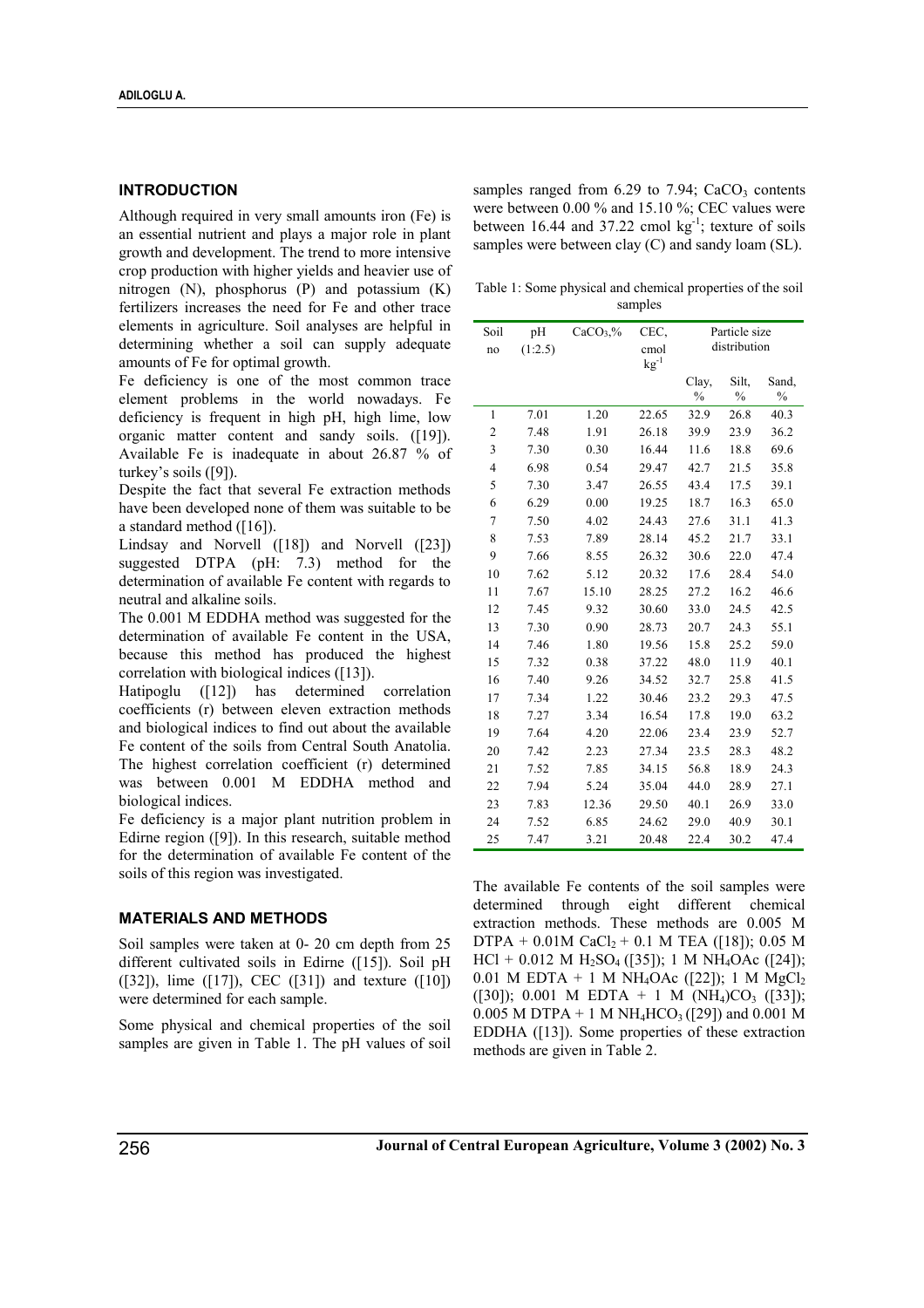| Methods                                                             | $Soil -$<br>solution | Shaking time | Reference                      |
|---------------------------------------------------------------------|----------------------|--------------|--------------------------------|
| $0.005$ M DTPA $+0.01$ M CaCl <sub>2</sub> +                        | ratio<br>1:2         | 2 hours      | Lindsay and Norvell (1978)     |
| $0.1$ M TEA                                                         |                      |              |                                |
| $0.05$ M HCl + 0.012 M H <sub>2</sub> SO <sub>4</sub>               | $1 \cdot 4$          | 15 minutes   | Wear and Evans (1968)          |
| 1 M NH <sub>4</sub> OAc (pH: 4.8)                                   | 1:4                  | 30 minutes   | Olson (1948)                   |
| $0.01$ M EDTA + 1 M NH <sub>4</sub> OAc                             | 1:10                 | 1 hour       | Navrot and Ravikovitch(1968)   |
| 1 M MgCl <sub>2</sub>                                               | $1 \cdot 5$          | 45 minutes   | Stewart and Berger (1965)      |
| $0.01$ M EDTA + 1 M (NH <sub>4</sub> ) <sub>2</sub> CO <sub>3</sub> | $1 \cdot 2$          | 30 minutes   | Trierweiler and Lindsay (1969) |
| $0.005$ M DTPA + 1 M NH <sub>4</sub> HCO <sub>3</sub>               | $1 \cdot 2$          | 15minutes    | Soltanpour (1991)              |
| $0.001$ M EDDHA                                                     | 1:2                  | 10 minutes   | Johnson and Young (1973)       |

Table 2: Chemical extraction methods were used for the determination of available Fe contents of the soil samples.

A greenhouse experiment was designed in a randomised complete block replicated three times. Air dried 2.5 kg soil was filled into plastic pots. Barley (*Hordeum vulgare L*.) was used as a test plant because it is sensitive to Fe deficiency ([21]). Each pot was fertilized with 140 mg  $kg^{-1}$  N (NH<sub>4</sub>NO<sub>3</sub>) and 80 mg kg<sup>-1</sup> P<sub>2</sub>O<sub>5</sub> (KH<sub>2</sub>PO<sub>4</sub>), according to average application rates of N and  $P_2O_5$  to barley in this region. Four different rates of Fe  $(Fe<sub>0</sub>:0; Fe<sub>1</sub>:10;$ Fe<sub>2</sub>:20; and Fe<sub>3</sub>:30 mg  $kg^{-1}$ ) were applied to soils as Fe-EDDHA compound. Fifteen plants were left in each pot after the germination. The water content of the pots was adjusted to 70 % of field capacity during the experiment period. Barley shoots were harvested after 60 days. Harvested shoots were washed once in tap water and twice in distilled water and dried at  $65\degree$ C. Dry matter yields were determined.

Dried and ground plant materials were digested using  $HNO<sub>3</sub> + HClO<sub>4</sub>$  ([14]). The Fe concentrations of plants were determined with AA-660 Shimadzu Atomic Absorption Spectrophotometer (AAS) ([15]). Dry matter yield, Fe concentration, Fe uptake and the relative values of these biological indices were used as biological method. Relative biological indices were calculated as  $Fe_0 / Fe$ <sub>maximum biological indice</sub> X 100.

Correlation coefficients (r) were measured between available Fe content of the soils according to eight different methods and biological indices (dry matter yield, Fe concentration, Fe uptake, relative dry matter yield, relative Fe concentration and relative Fe uptake) of barley plants. Significance of the correlation coefficients (r) was checked at the 1 and 5 % levels ([37]).

The extraction method which displayed the highest correlation coefficient (r) with the biological indices was recommended for the determination of available

Fe content of the soils of Edirne Province.This approach for selecting extracting methods has been used before in the determination of suitable methods for many plant nutrients ([1], [2], [3],[4], [8], [25], [36]).

## **RESULTS AND DISCUSSION**

# **Effect of Increasing Fe Application Rates on Barley Yields, Fe Concentration and Fe Uptake**

Dry matter yield of the barley plants was affected by the Fe application. While the highest dry matter yield on 18 soils was obtained from the  $Fe<sub>2</sub>$  (20 mgkg<sup>-1</sup>), the highest dry matter yield on 7 soils was obtained with  $Fe<sub>3</sub>$  (30 mg kg-1) (table 3)

In general, the 18 soils, which gave the highest dry matter, yield at Fe<sub>2</sub> (20 mg kg<sup>-1</sup>), were those with the highest levels of available Fe (Table 4). In these soils,  $Fe<sub>3</sub>$  appears to have caused possible toxic effects.

The Fe concentration and Fe uptake of the plants increased with increasing Fe application (Table 3). Fe concentration of plants determined varied between 83 and 161 mg  $kg^{-1}$ , all of these values except for one i.e.  $161 \text{ mg kg}^{-1}$ , for barley and were sufficient ([26]).

In general dry matter yield using  $Fe<sub>2</sub>$  concentration of the barley plants was determined to be higher for the soils 1, 2, 8, 9, 11, 12, 13,14, 15, 16, 17, 18, 20, 21, 22, 23, 24 and 25 (Table 3).The reason of this result maybe the higher available Fe content in this soils.

The effect of Fe application on the biological indices of the barley plants was determined to be significant at 1 % level and the results obtained are in agreement with earlier reports  $(3, 1, 5, 7)$ .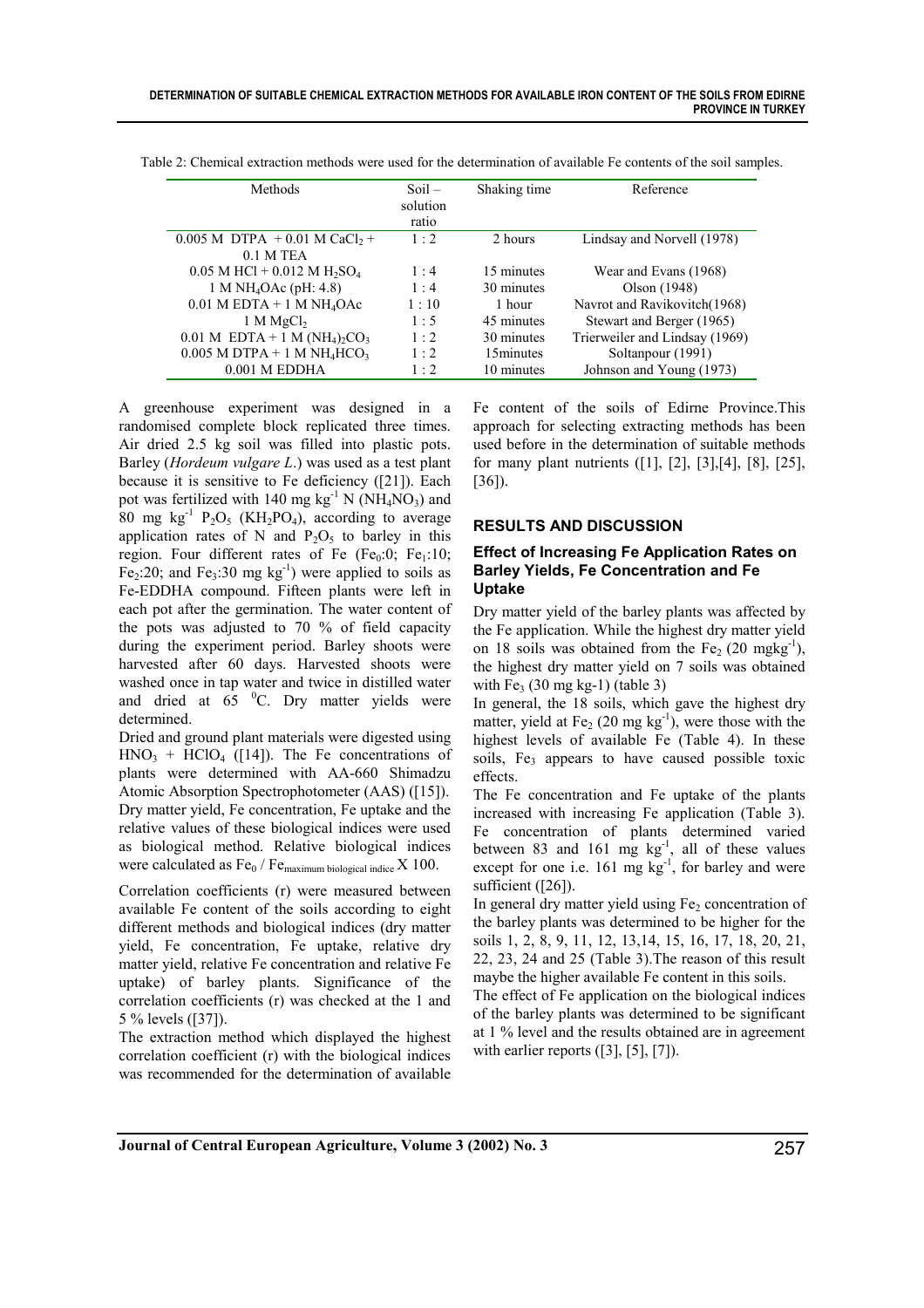| Soil             | Dry matter yield, $g$ pot <sup>-1</sup> |                   |        | Fe concentration of plant, $mg.kg^{-1}$ |                 |                  |                  | Uptake of Fe by shoots, µg.pot <sup>-1</sup> |                 |                  |                 |                  |
|------------------|-----------------------------------------|-------------------|--------|-----------------------------------------|-----------------|------------------|------------------|----------------------------------------------|-----------------|------------------|-----------------|------------------|
| no               | Fe <sub>0</sub>                         | Fe <sub>1</sub>   | Fe,    | Fe <sub>3</sub>                         | Fe <sub>0</sub> | Fe <sub>1</sub>  | Fe <sub>2</sub>  | Fe <sub>3</sub>                              | Fe <sub>0</sub> | Fe <sub>1</sub>  | Fe <sub>2</sub> | Fe <sub>3</sub>  |
| 1                | 2.41a                                   | 2.57b             | 2.72c  | 2.61 <sub>b</sub>                       | 94 a            | 101 <sub>b</sub> | 113 c            | 119 d                                        | 227 a           | 260 <sub>b</sub> | 307 c           | 311 c            |
| 2                | 2.24a                                   | 2.34b             | 2.48c  | 2.37c                                   | 83 a            | 94 b             | 98 b             | 110c                                         | 186 a           | 220 <sub>b</sub> | 243 c           | 261c             |
| 3                | 1.91a                                   | 2.02 <sub>b</sub> | 2.19c  | 2.12c                                   | 97 a            | 102 <sub>b</sub> | 110c             | 118 d                                        | 185 a           | 206 a            | 241 b           | 250 <sub>b</sub> |
| 4                | 3.55a                                   | 3.67b             | 3.80bc | 3.71b                                   | 104a            | 110 <sub>b</sub> | 121c             | 127 d                                        | 369 a           | 404 b            | 460c            | 471 c            |
| 5                | 3.40a                                   | 3.62bc            | 3.70c  | 3.58b                                   | 108a            | 113 <sub>b</sub> | 118c             | 122c                                         | 367 a           | 409 b            | 437 c           | 437 c            |
| 6                | 1.98a                                   | 2.25 <sub>b</sub> | 2.47c  | 2.40c                                   | 98 a            | 107 <sub>b</sub> | 119 c            | 123c                                         | 194 a           | 241 <sub>b</sub> | 294 c           | 295 c            |
| 7                | 2.59a                                   | 2.71 <sub>b</sub> | 2.83c  | 2.75bc                                  | 116a            | 121 <sub>b</sub> | 125 <sub>b</sub> | 134c                                         | 300a            | 328 b            | 354 c           | 369c             |
| 8                | 2.80a                                   | 3.07b             | 3.26c  | 3.15b                                   | 103a            | 133 b            | 139c             | 147 d                                        | 288 a           | 408 b            | 453 c           | 439 с            |
| 9                |                                         | 2.58b             |        | 2.60 <sub>b</sub>                       | 95 a            | 104 <sub>b</sub> | 119c             | 130 d                                        |                 | 268 <sub>b</sub> |                 |                  |
|                  | 2.38a                                   |                   | 2.72c  |                                         |                 |                  |                  |                                              | 226a            |                  | 324c            | 338 c            |
| 10               | 1.73a                                   | 1.95b             | 2.19c  | 2.10c                                   | 97 a            | 118 b            | 130c             | 135 d                                        | 168a            | 230 <sub>b</sub> | 285 c           | 284 c            |
| 11               | 1.78a                                   | 1.97b             | 2.28c  | 2.14b                                   | 94 a            | 117 <sub>b</sub> | 129 c            | 134 d                                        | 167 a           | 230 <sub>b</sub> | 294 c           | 289 c            |
| 12               | 2.56a                                   | 2.69 <sub>b</sub> | 2.87d  | 2.72c                                   | 98 a            | 116 <sub>b</sub> | 125c             | 131 d                                        | 251a            | 312 b            | 359c            | 356 c            |
| 13               | 1.82a                                   | 1.95b             | 2.19d  | 2.07c                                   | 88 a            | 107 <sub>b</sub> | 114c             | 120d                                         | 160a            | 209 <sub>b</sub> | 250c            | 248 c            |
| 14               | 1.69a                                   | 1.75ab            | 1.94c  | 1.80b                                   | 97 a            | 113 <sub>b</sub> | 127c             | 138 d                                        | 164 a           | 198 <sub>b</sub> | 246c            | 248 c            |
| 15               | 2.87a                                   | 3.02 <sub>b</sub> | 3.27d  | 3.14c                                   | 101a            | 117 <sub>b</sub> | 129c             | 140d                                         | 290 a           | 353 <sub>b</sub> | 422 c           | 440 c            |
| 16               | 2.65a                                   | 2.84b             | 3.18d  | 3.04c                                   | 92 a            | 110 <sub>b</sub> | 127c             | 139 d                                        | 244 a           | 312 b            | 404c            | 423 c            |
| 17               | 2.48a                                   | 2.72 <sub>b</sub> | 2.94c  | 2.80b                                   | 105a            | 117 <sub>b</sub> | 130c             | 141 d                                        | 260a            | 318 b            | 382 c           | 395 c            |
| 18               | 1.76a                                   | 1.89b             | 2.04c  | 1.92 <sub>b</sub>                       | 93 a            | 110 <sub>b</sub> | 129c             | 134 d                                        | 164 a           | 208 <sub>b</sub> | 263c            | 257 c            |
| 19               | 1.94a                                   | 2.17 <sub>b</sub> | 2.30c  | 2.21bc                                  | 99 a            | 114 b            | 130 с            | 140 d                                        | 192a            | 247 b            | 299c            | 309c             |
| 20               | 1.72a                                   | 1.92b             | 2.27d  | 2.14c                                   | 101a            | 120 <sub>b</sub> | 134 c            | 141 d                                        | 174 a           | 230 <sub>b</sub> | 304c            | 302c             |
| 21               | 2.86a                                   | 3.12 <sub>b</sub> | 3.29c  | 3.17b                                   | 105a            | 120 <sub>b</sub> | 139c             | 147 d                                        | 300a            | 374 b            | 457 c           | 466c             |
| 22               | 3.26a                                   | 3.42b             | 3.64c  | 3.51 <sub>b</sub>                       | 103a            | 117 <sub>b</sub> | 132 c            | 145 d                                        | 336 a           | 400 b            | 480 c           | 509 d            |
| 23               | 3.40a                                   | 3.60b             | 3.81d  | 3.70c                                   | 105a            | 119 <sub>b</sub> | 142 c            | 161d                                         | 357 a           | 428 b            | 541 c           | 596 d            |
| 24               | 2.47a                                   | 2.71 <sub>b</sub> | 2.90c  | 2.79b                                   | 116a            | 127 <sub>b</sub> | 139c             | 150d                                         | 287 a           | 344 b            | 403c            | 419 c            |
| 25               | 2.56a                                   | 2.71 <sub>b</sub> | 2.89c  | 2.76b                                   | 105a            | 116 <sub>b</sub> | 129c             | 142 d                                        | 269 a           | 350 <sub>b</sub> | 373 c           | 392 c            |
| <b>LSD</b><br>%1 | 0.10                                    |                   |        | 4.50                                    |                 |                  | 21               |                                              |                 |                  |                 |                  |

Table 3: The effect of Fe application on biological indices of barley

\*: Significant differences between biological indices at p< 1 % level indicated by different letters.

## **The Fe Contents of Soils According to Different Extraction Methods**

Eight extraction methods were used for the determination of available Fe content of the soil samples. (Table 4). Available Fe varied widely depending on the extraction method used, reasons for which could be pointed out as the type, concentration, pH, shaking time, soil solution ratio of the extraction solution and variability observed in the physical and chemical properties of the soils used.

Some physical and chemical properties of soils affected the availability of Fe to plants. The causes of low Fe availability are coarse texture, high pH and lime, low CEC and organic matter content in soils ([7], [19]).

Table 4 shows that available Fe contents of the soils 8, 9, 11, 12, 21 and 23 determined by various methods were lower than in the rest of the soils, which may have been induced by the pH values and

lime contents of the soils (Table 1). On the other hand available Fe contents of the soils 4, 6, 15 and 17 with low lime and pH levels were higher. Similarly lower available Fe content was determined in the soils 3, 10, 14 and 18 of lower clay content and CEC than the soils 4, 5, 15, 17 and 22 of high clay and CEC values, which demonstrates that available Fe content is influenced by physical and chemical properties of soils ([6], [20]).

As shown in Table 4, higher available Fe content of soil samples was determined with the 0.005 M DTPA  $+ 0.01$  M CaCl<sub>2</sub> + 0.1 M TEA; 0.005 M DTPA + 1  $M$  NH<sub>4</sub>HCO<sub>3</sub> and 0.001 M EDDHA methods in comparison to other extraction methods. On the other hand, the lowest available Fe content of soil samples was determined with the 1 M NH4OAc and the 1 M  $MgCl<sub>2</sub>$  methods.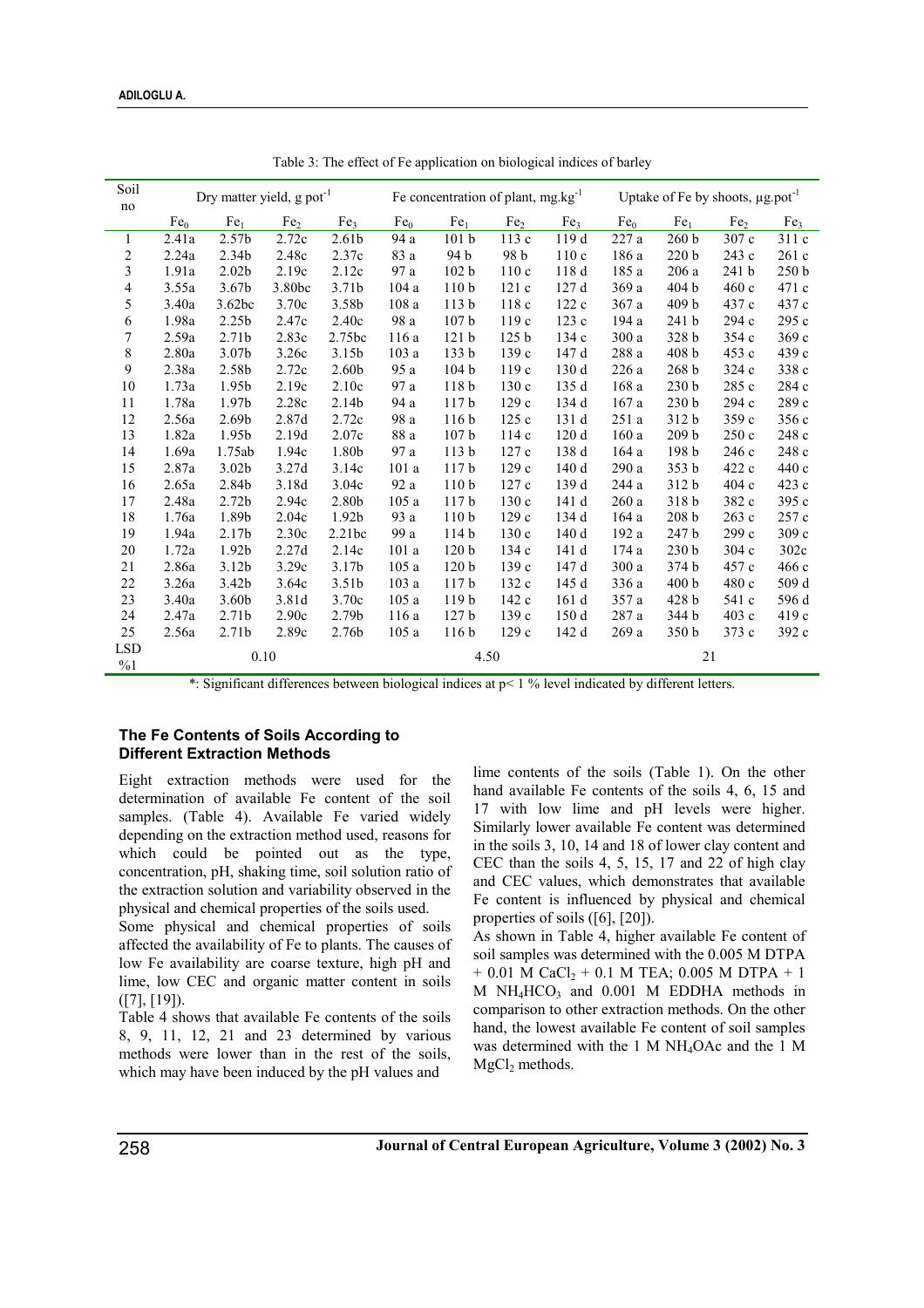| Soil no                 | Fe content in soils, mg kg <sup>-1</sup> |                                |                     |             |                   |             |             |              |
|-------------------------|------------------------------------------|--------------------------------|---------------------|-------------|-------------------|-------------|-------------|--------------|
|                         | $DTPA + CaCl2$                           | $HC1 +$                        | NH <sub>4</sub> OAc | <b>EDTA</b> | MgCl <sub>2</sub> | EDTA+(NH    | <b>DTPA</b> | <b>EDDHA</b> |
|                         | $+TEA$                                   | H <sub>2</sub> SO <sub>4</sub> |                     | $+NH4OAc$   |                   | $_4)_2CO_3$ | $+NH4HCO3$  |              |
| 1                       | 3.6                                      | $0.8\,$                        | 0.8                 | 3.4         | $0.8\,$           | 0.6         | 3.4         | 2.2          |
| $\overline{c}$          | 2.4                                      | 2.2                            | 0.8                 | 3.8         | $2.0\,$           | 0.8         | 2.2         | $2.0\,$      |
| $\overline{\mathbf{3}}$ | 2.2                                      | 0.6                            | 1.8                 | 3.1         | $0.8\,$           | 0.4         | 4.1         | 3.4          |
| 4                       | 5.6                                      | 3.6                            | 2.4                 | 5.6         | 3.4               | 3.8         | 5.8         | 4.8          |
| 5                       | 5.0                                      | $3.2\,$                        | 2.0                 | 4.2         | 3.0               | 3.0         | 4.0         | 4.3          |
| 6                       | 4.5                                      | 2.6                            | 1.0                 | 4.0         | 1.9               | 2.8         | 1.8         | 5.2          |
| $\boldsymbol{7}$        | 4.2                                      | 3.5                            | 1.2                 | 4.2         | 2.4               | 2.5         | 4.2         | 3.8          |
| 8                       | 2.6                                      | 2.6                            | 1.0                 | 4.0         | $2.0\,$           | 0.4         | 4.7         | 2.4          |
| 9                       | 3.2                                      | $1.0\,$                        | 0.9                 | 2.4         | 1.6               | $0.8\,$     | 3.8         | 4.0          |
| 10                      | 2.4                                      | 1.8                            | 1.4                 | 1.8         | 1.4               | 2.2         | 2.2         | 2.8          |
| 11                      | 2.8                                      | 1.0                            | 0.2                 | 2.1         | 0.2               | 0.6         | 1.4         | 1.8          |
| 12                      | 3.5                                      | 1.2                            | 0.6                 | 3.8         | 0.7               | 3.8         | 4.1         | 2.3          |
| 13                      | 3.0                                      | 1.9                            | 1.8                 | 3.4         | $2.0\,$           | $1.0\,$     | 3.4         | $1.8\,$      |
| 14                      | 3.0                                      | 1.4                            | 2.6                 | 3.8         | $1.0\,$           | 1.2         | 2.4         | 2.2          |
| 15                      | 5.8                                      | 2.6                            | 1.6                 | 5.4         | 2.2               | 3.8         | 4.8         | 3.6          |
| 16                      | 4.2                                      | 1.4                            | 1.3                 | 4.8         | 0.2               | 3.9         | 4.6         | 4.1          |
| 17                      | 5.6                                      | 3.4                            | 1.2                 | 4.8         | 3.4               | 4.0         | 4.2         | 3.8          |
| 18                      | 4.1                                      | 3.6                            | 0.4                 | 3.4         | 2.4               | 2.6         | 3.4         | 2.8          |
| 19                      | 2.2                                      | 0.6                            | 0.6                 | 3.8         | $0.8\,$           | 0.4         | 3.6         | 1.4          |
| 20                      | 3.4                                      | 3.1                            | 0.6                 | 1.8         | 1.6               | 3.2         | 3.3         | 2.2          |
| 21                      | 4.2                                      | 2.2                            | 1.4                 | 1.6         | 1.0               | 0.5         | 4.6         | 4.2          |
| 22                      | 4.8                                      | 2.4                            | 1.0                 | 4.1         | 1.0               | 3.6         | 3.0         | 3.7          |
| 23                      | 3.8                                      | 2.4                            | 0.6                 | 4.0         | 1.3               | 4.0         | 3.8         | 3.0          |
| 24                      | 4.2                                      | $0.8\,$                        | 1.7                 | 3.6         | 1.6               | 2.4         | 3.6         | 3.2          |
| 25                      | 4.0                                      | 2.4                            | 1.2                 | 4.0         | $2.0\,$           | 3.4         | 3.2         | 3.4          |
| Mean                    | 3.77                                     | 2.09                           | 1.19                | 3.62        | 1.67              | 2.21        | 3.58        | 3.14         |

Table 4: Fe content in soils obtained by chemical extraction methods

These results also show that higher available Fe was determined using methods with chelate  $+$  salt (  $0.005$ M DTPA + 0.01 M CaCl<sub>2</sub> + 0.1 M TEA; 0.005 M DTPA + 1 M  $NH_4HCO_3$ ; 0.01 M EDTA + 1 M NH<sub>4</sub>OAc and 0.01 M EDTA + 1 M (NH<sub>4</sub>)<sub>2</sub>CO<sub>3</sub> methods) and chelate alone (0.001 M EDDHA) in comparison to the methods using salt (1 M NH4OAc and 1 M  $MgCl<sub>2</sub>$  methods) and acid (0.05 M HCl +  $0.012$  M H<sub>2</sub>SO<sub>4</sub> method). Mean available Fe content of the soils was determined to be 3.77; 2.09; 1.19; 3.62; 1.67; 2.21; 3.58 and 3.14mg  $kg^{-1}$ , using the methods 0.005 M DTPA + 0.01 M CaCl<sub>2</sub> + 0.1 M TEA; 0.05 M HCl + 0.012 M H<sub>2</sub>SO<sub>4</sub>; 1 M NH<sub>4</sub>OAc;  $0.01$  M EDTA + 1 M NH<sub>4</sub>OAc; 1 M MgCl<sub>2</sub>; 0.01 M EDTA + 1 M (NH<sub>4</sub>)<sub>2</sub>CO<sub>3</sub>; 0.005 M DTPA + 1 M NH<sub>4</sub>HCO<sub>3</sub> and 0.001 M EDDHA, respectively. The acid and salt methods of  $HCl + H_2SO_4$ , MgCl<sub>2</sub> and NH4OAc, which gave lowest available Fe, are not recommended for the determination of Fe content in neutral and alkaline soils. The use of chelate and chelate + salt methods are suggested in these type of soils ([15]).

## **The Relationships Between Chemical Extraction Methods and Biological Indices**

The correlation coefficients (r) determined between chemical extraction methods and biological indices are given in Table 5. Significant correlation coefficients were observed between all chemical extraction methods, except 1 M NH4OAc method and the biological indices (dry matter yield, Fe concentration, Fe uptake, relative dry matter yield, relative Fe concentration, and relative Fe uptake) at 1 % level (Table 5). According to Table 5, the highest correlation coefficients (r) were determined between 0.005 M DTPA + 0.01 M CaCl<sub>2</sub> + 0.1 M TEA and  $0.005$  M DTPA + 1M NH<sub>4</sub>HCO<sub>3</sub> methods and biological indices. These correlation coefficients (r) determined were 0.621\*\*; 0.823\*\*; 0.810\*\*; 0.433\*\*; 0.558\*\* and 0.640\*\* for 0.005 M DTPA + 0.01 M CaCl<sub>2</sub> + 0.1 TEA method and 0.618\*\*; 0.520\*\*; 0.679\*\*; 0.521\*\*; 0.492\*\* and 0.641\*\* for  $0.005$  M DTPA + 1M NH<sub>4</sub>HCO<sub>3</sub> method, respectively. The results obtained from the 0.001 M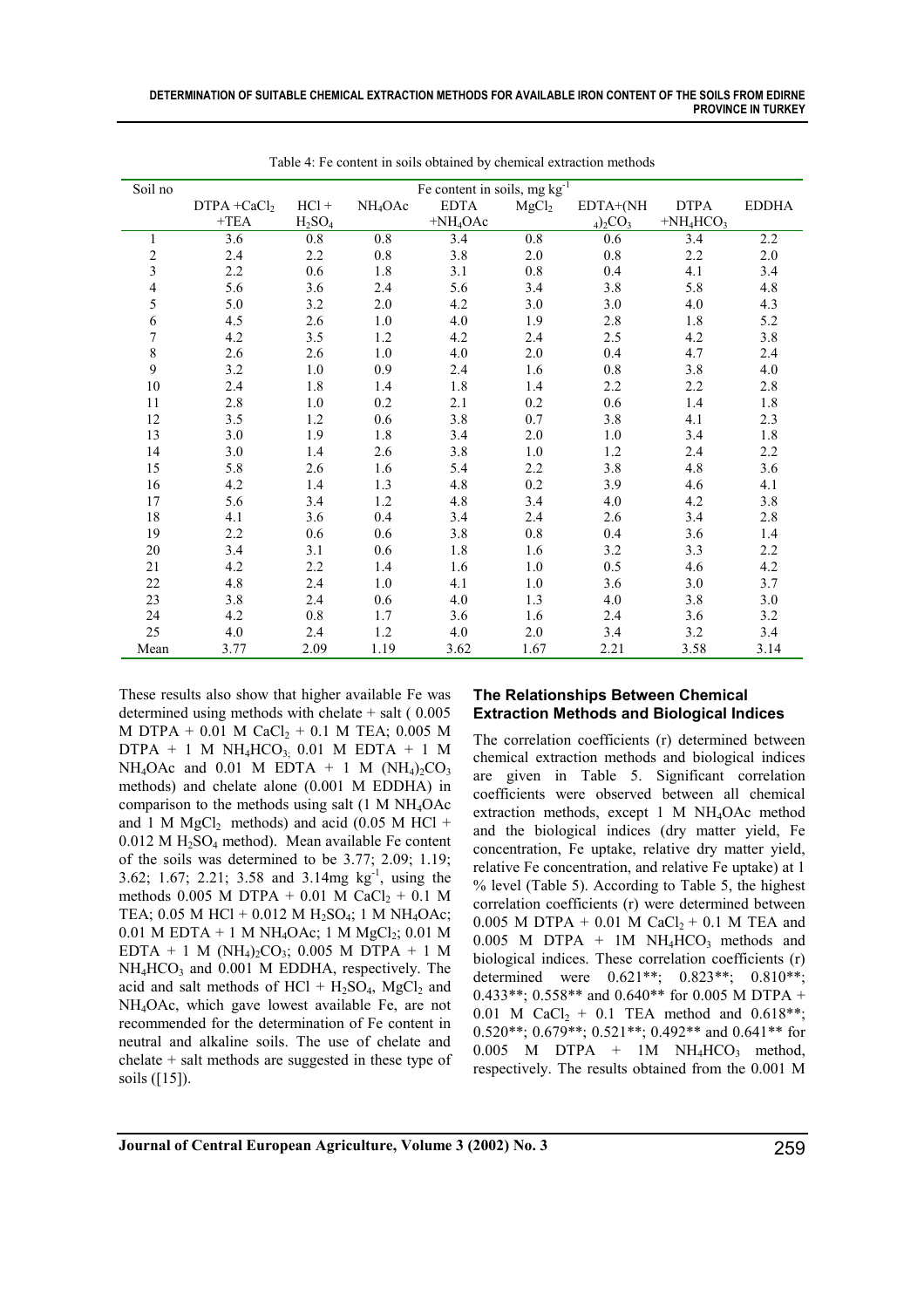EDDHA method followed the above methods regarding the correlation coefficients (r).

According to the results the order of significance for the extraction methods are as follows: 0.005 M DTPA +  $0.01$  M CaCl<sub>2</sub> +  $0.1$  M TEA> 0.005 M  $DTPA + 1$  M  $NH<sub>4</sub>HCO<sub>3</sub> > 0.001$  M EDDHA $> 0.01$  $M$  EDTA + 1 M NH<sub>4</sub>OAc > 0.01 M EDTA + 1 M  $(NH_4)_2CO_2 > 0.05$  M HCl + 0.012 M H<sub>2</sub>SO<sub>4</sub> > 1 M  $MgCl<sub>2</sub>$  1 M NH<sub>4</sub>OAc.

Table5: The correlation coefficients (r) for the relationship between chemical extraction methods and biological indices

| Biological indices                    |           | Non application of Fe in pots |              | $Fe_0$ / $Fe$ <sub>maximum biological indice</sub> X 100 |               |              |  |
|---------------------------------------|-----------|-------------------------------|--------------|----------------------------------------------------------|---------------|--------------|--|
| Chemical extraction                   | Dry       | Fe                            | Uptake of Fe | Relative                                                 | Relative Fe   | Relative     |  |
| methods                               | matter    | concentration                 | amount from  | dry matter                                               | concentration | uptake of Fe |  |
|                                       | yield     | of plant                      | soil         | yield                                                    | of plant      | amount from  |  |
|                                       |           |                               |              |                                                          |               | soil         |  |
| $0.005$ M DTPA + $0.01$               | $0.621**$ | $0.823**$                     | $0.810**$    | $0.433**$                                                | $0.558**$     | $0.640**$    |  |
| $M CaCl2+0.1 M TEA$                   |           |                               |              |                                                          |               |              |  |
| $0.05$ M HCl + $0.012$                | $0.369*$  | $0.528**$                     | $0.501**$    | 0.247                                                    | $0.479**$     | $0.478**$    |  |
| $M H_2SO_4$                           |           |                               |              |                                                          |               |              |  |
| 1 M NH <sub>4</sub> OAc               | 0.212     | $0.338*$                      | 0.294        | 0.083                                                    | 0.194         | 0.184        |  |
| $0.01$ M EDTA + 1 M                   | $0.539**$ | $0.659**$                     | $0.692**$    | 0.307                                                    | $0.619**$     | $0.617**$    |  |
| $NH_4OAc$                             |           |                               |              |                                                          |               |              |  |
| 1 M MgCl <sub>2</sub>                 | 0.303     | $0.757**$                     | $0.531**$    | 0.156                                                    | $0.384*$      | $0.341*$     |  |
| $0.01$ M EDTA + 1 M                   | $0.460**$ | $0.438**$                     | $0.536**$    | 0.245                                                    | $0.535**$     | $0.451**$    |  |
| $(NH_4)$ <sub>2</sub> CO <sub>3</sub> |           |                               |              |                                                          |               |              |  |
| $0.005$ M DTPA + 1 M                  | $0.618**$ | $0.520**$                     | $0.679**$    | $0.521**$                                                | $0.492**$     | $0.641**$    |  |
| $NH_4HCO3$                            |           |                               |              |                                                          |               |              |  |
| $0.001$ M EDDHA                       | $0.517**$ | $0.563**$                     | $0.643**$    | $0.565**$                                                | 0.265         | $0.541**$    |  |

\*:  $P < 0.05$  \*\*:  $P < 0.01$ 

#### **CONCLUSION**

The available Fe content of the soil samples were determined to be either insufficient or moderately sufficient according to different extraction methods. Supports earlier researchs in this region ([9], [27]).

Chemical properties of the soils studied show that they are neutral to slightly alkaline and contained medium level of lime (Table 1). Use of acid (HCl +  $H_2SO_4$ ) and salt (NH<sub>4</sub>OAc, MgCl<sub>2</sub>) extraction methods are inadequate in the determination of available Fe content and chelate (EDDHA) and chelate + salt mix ( $DTPA + NH<sub>4</sub>HCO<sub>3</sub>$ ;  $DTPA +$  $CaCl<sub>2</sub> + TEA$ ; EDTA + NH<sub>4</sub>OAc and EDTA +  $(NH_4)_2CO_3$  methods) were determined to be more suitable in the determination of available Fe content for such soils ([15]), supporting which in the present work, highest correlation coefficients (r) were obtained from the chelate and chelate + salt mix methods (Table 5). As a results, when considered the chemical properties of the soils studied chelate and chelate + salt mix methods can be used with satisfaction in the determination of available Fe contents of the Edirne region soils.

The 0.005 M DTPA + 0.01 M CaCl<sub>2</sub> + 0.1 M TEA; 0.005 M DTPA + 1 M NH<sub>4</sub>HCO<sub>3</sub> and 0.001 M EDDHA methods, among the others, can be used confidently to determine the available Fe content of the soils of Edirne region because the highest correlation coefficients (r) were determined when these methods were used (Table 5). These methods were also suggested for various regional soils ([3], [7], [11]). The 0.005 M DTPA + 0.01 M CaCl<sub>2</sub> + 0.1 M TEA method can be used in the determination of the available Fe content in this region and zinc (Zn), copper (Cu) and manganese (Mn) contents can be determined in addition and this characteristic of this method therefore is to be taken into consideration when selecting a method.

Consequently all of the following methods i.e. 0.005 M DTPA +  $0.01$  M CaCl<sub>2</sub> +  $0.1$  M TEA; 0.005 M  $DTPA + 1 M NH<sub>4</sub>HCO<sub>3</sub>$  and 0.001 M EDDHA can be recommended in the determination of available Fe content of Edirne region soils because of the highest correlation coefficients (r) determined. On the other hand, these methods are suitable to certain physical and chemical properties of the soils in this region.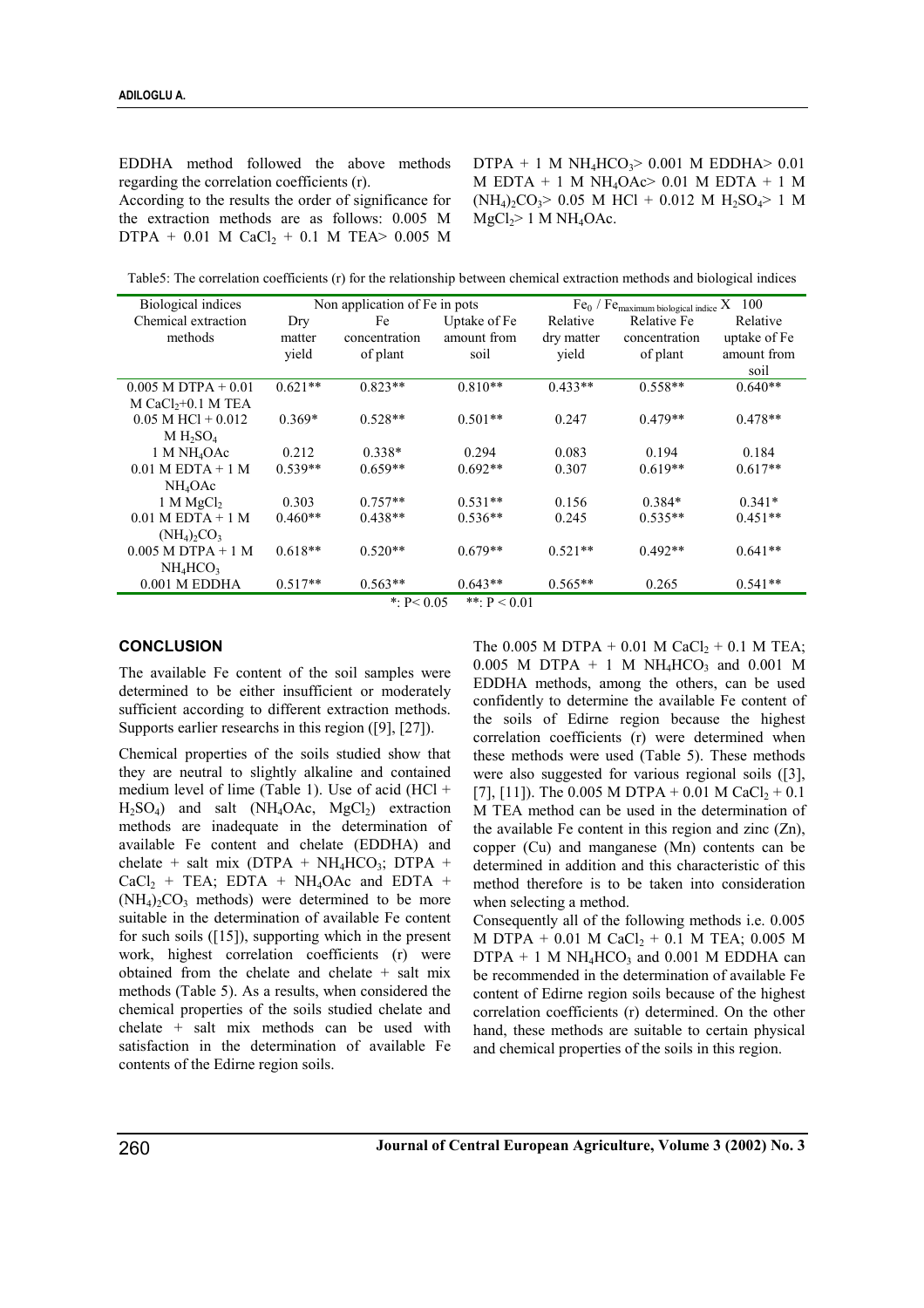# **REFERENCES**

- [1] Akman, I. and Yýldýz, N. 1999. Evaluation of potassium status of Daphan Plain soils and suitability of different chemical methods used to determine plant available soil potassium of this soils. *Journal of Faculty of Agriculture, Atatürk University*, 30 (1): 15-24, (in Turkish).
- [2] Arriechi, E. and Ramrirez, R. 1997. Soil test for available zinc in acid soils of Venezuela. *Commun. Soil Sci. Plant Anal*. 28 (17-18): 1471-1480.
- [3] Aydemir, O. 1981. Comparison of various chemical extraction methods in predicting plant available soil iron. *Turkish Journal of Doða*, 5: 213-220, (in Turkish).
- [4] Aydemir, O. and Köleli, N. 1996. Comparison of chemical extraction methods for plant available soil zinc in Harran Plain Soils*. Turkish Journal of Agriculture and Forestry*, 20 (2): 91- 98, (in Turkish).
- [5] Baºar, H. and Özgümüº, A. 1999. Effects of various iron fertilizers and rates on some micro nutrients contents of peach trees. *Turkish Journal of Agriculture and Forestry*, 23 (3): 273-281, (in Turkish).
- [6] Bloom, P. R. and Inskeep, W. P. 1988. Factors affecting bicarbonate chemistry and iron chlorosis in soils. *J. Plant Nutr*. 9: 215-228.
- [7] Elinç, F. 1997. Plant available Zn, Fe, Mn, Cu and B status of Vertisol and Non-Calcareous Soils in Meriç Basin. *Proceedings of Thrace I. Soil and Fertilizer Symposium*, 20-22 October, Tekirdag, pp.119-126, (in Turkish).
- [8] Elkarim, A. K. H. A. and Usta, S. 2001. Evaluation of some chemical extraction methods used as indices of soil nitrogen availability in Polatlý State farm Soils in Ankara Province. *Turkish Journal of Agriculture and Forestry,* 25(5): 337-345.
- [9] Eyüpoglu, F.; Kurucu, N. and Talaz, S. 1998. Plant available trace element (Fe, Cu, Zn, Mn) status of Turkish soils. *Soil and Fertilizer Res. Inst. Publ*. p.72, (in Turkish).
- [10] Gee, G. W. and Bauder, J., W. 1986. Particle size analysis. In Klute, A. (ed.), *Methods of soil analysis,* Part 1, Physical and mineralogical methods, Agronomy Monograph no. 9, (2nd edition), p: 383-411.
- [11] Haddad, K. S. and Evans, J. C. 1993. Assesment of chemical methods for extracting zinc, manganese, copper and iron from New South Wales Soils. *Comm. in Soil Sci. and Plant Anal.* 24: 1- 2, 29-44.
- [12] Hatipoglu, F. 1981. The available Fe status of apple grown in Central South Anatolia Soils and evaluation of chemical extraction methods used to determine plant available Fe contents in these soils. *Ankara University, Agricultural Faculty Publ.* No: 787, p.67, (in Turkish).
- [13] Johnson, G. V: and Young, R. A. 1973. Evaluation of EDDHA as an extraction and analytical reagent for assesing the iron status of soils. *Soil Sci.* 115: 11-17.
- [14] Kacar, B., 1972. Chemical analyses of plant and soil, *II. Plant Analyses, Ankara University, Agricultural Faculty Publ.* No: 453, p.646, (in Turkish).
- [15] Kacar, B., 1995. Chemical analyses of plant and soil, *III. Soil Analyses, Ankara University, Agricultural Faculty Res. and Develop.Publ.* No: 3, p.706, (in Turkish).
- [16] Loeppert, R. H. and Iskeep, W. P. 1996. Iron p. 639- 664. In D. L. Sparks et al. (ed*.*) *Methods of Soil Analysis*, *Part 3,* Chemical Methods, ,Book series No 5 *SSSA and ASA,* Madison.
- [17] Loeppert, R. H. and Suarez, D. L., 1996. Carbonate and gypsium. p: 437-474. In D: L. Sparks et al. (ed.). *Methods of soil analysis*, Part 3, Chemical methods, SSSA Book series no: 5, SSSA and ASA, Madison.
- [18] Lindsay, W. L. and Norvell, W. A. 1978. Development of a DTPA soil test for zinc, iron, manganese and copper. *Soil Sci. Amer. J.* 42 : 421- 428.
- [19] Lindsay, W. L. and Schwab, A. P. 1982. The chemistry of iron in soils and its availability to plants*. J. Plant Nutr.* 5: 821 – 840.
- [20] Marschner, H. 1995. *Mineral Nutrition of Higher Plants.* P.1-889. Academic Press, New York.
- [21] Martens, D. C. and Westermann, D. T. 1991. Fertilizer applications for correcting micronutrient deficiencies. p. 549-592. In: Micronutrients in agriculture. 2nd ed. *Soil Sci*. *Soc. of Agron*. SSSA Book Series no: 4, Madison.
- [22] Navrot, J. and Ravikovitch, S. 1968. Zinc availability in calcareous soils. II: Relation

**Journal of Central European Agriculture, Volume 3 (2002) No. 3** 261